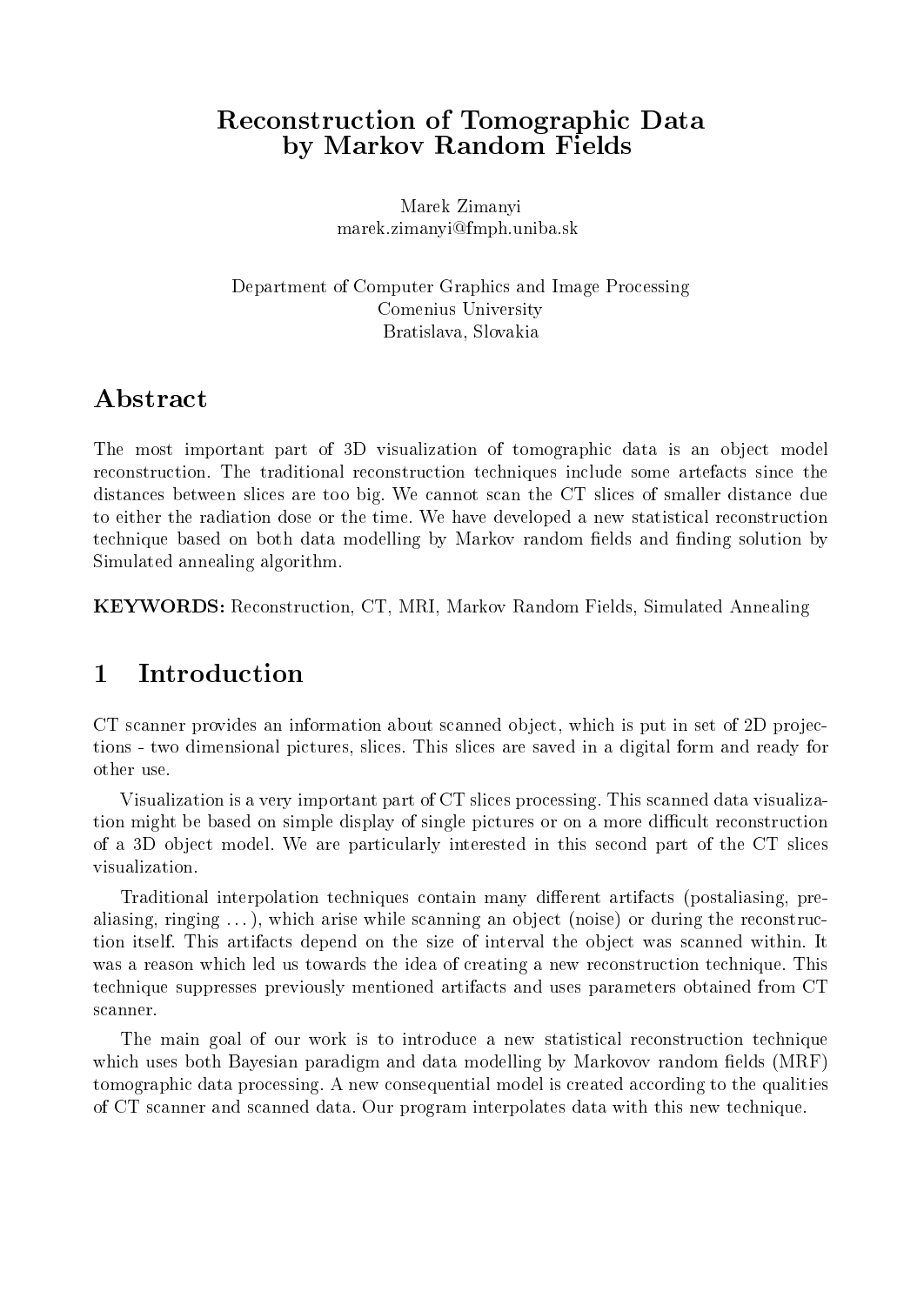### 2 Traditional reconstructions and their defects

Traditional reconstruction techniques are based on the convolution of interpolation lter with sampled data. The problem arises when the slices are scanned with big distances. This problem is formulated by **Shanon** ([13] [10]): Sampling interval T has to fulfill the relation

$$
T < \frac{1}{2f_{max}},\tag{1}
$$

where  $\Delta f_{max}$  is the heightest Fourier spectral component in the sampled function and  $T = \frac{1}{T}$ , is a series of the series of the series of the series of the series of the series of the series of the series sampling frequency fs is also called Nyquist rate.

Sampling a signal at a rate lower than postulated by Shannon leads to a very serious parasitic effect: *aliasing*.

In our case (CT slices) aliasing appears because each slice is scanned with some radiation dose and high resolution CT data are usually taken only from cadavers. In MRI tomography, scanning a sufficient number of slices for 3D reconstruction requires medically unacceptable time.

The most commonly used interpolation is linear interpolation [9] or higher interpolation techniques based on convolution filter function with sampled data (5b). However, results still suffer from staircase artifacts and false contours. A great interpolaton technique is *shape based* interpolation [6]. Although these techniques work well, removing the staircase artifacts, they can be used only for segmented objects and not for gray level tomographics.

### 3 The statistical reconstruction technique

Our technology considers parameters of CT scanner obtained from scanning the homogenous material by this scanner. These parameters influence such final forms of CT pictures as thickness of slices or noise of apparatus.

We transform the reconstruction problem of 3D object to the 1D object reconstruction. This 1D object is a perpendicular line on slices (fig. 1a). A value of any pixel of this line is a value of the function in this point  $(f \nvert g, 1b, c)$ .



Figure 1: CT - slices

A principle of this proposed technique is based on finding a solution  $f^*$  with maximum likehood (maximalization of a posteriori probability - MAP) by Simulated Annealing (fig. 2). The function  $f$  is modelled by MRF.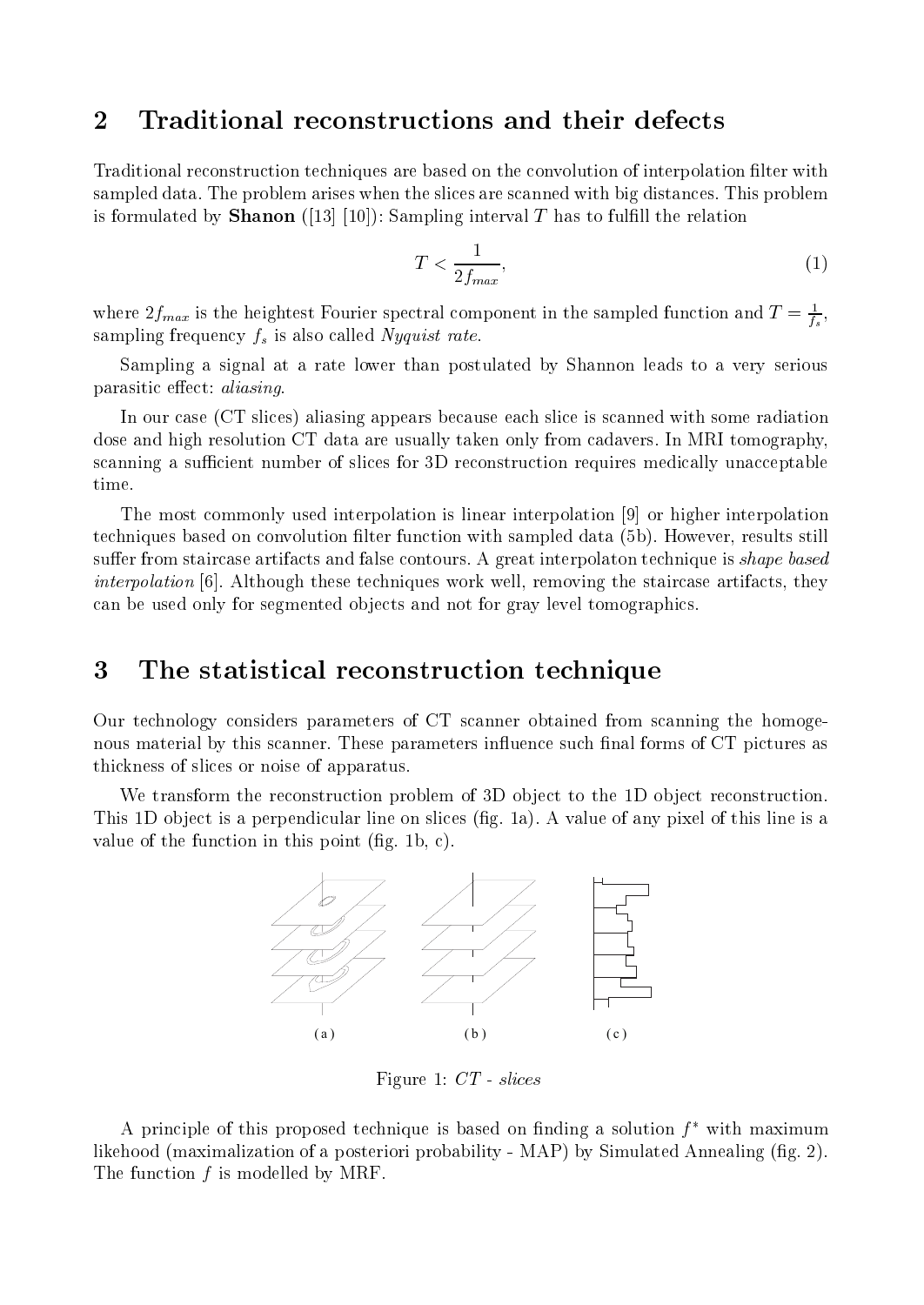

Figure 2: Process of reconstruction

#### 3.1Parameters of CT scanner

The parameters of CT scanner are thickness and radiation intensity. We can express these parameters by the Point Spread Function (PSF, fig.  $(3)$ ). The x axis is perpendicular on CT slice and axis  $y$  is paraller to it. Scanned material is a plate with the thickness  $w$  and with the inclination  $45^{\circ}$  according to the plain of scanning. y axis goes through the slice and x axe is perpendicular on  $y$ , and goes through the first intersection of the material with  $y$  axis.

We examine an intensity of scanned point in  $y_0$ .



Figure 3: The profile of a CT slice

The value in point  $y_0$  is

$$
f(y_0) = \int_{-\infty}^{+\infty} g(x, y_0) h(x) dx,
$$

where  $h(x)$  is PSF and  $g(x, y_0); x \in (-\infty, \infty)$  are values of scanned material.

Since material is homogenous and scanning under the angle 45 it holds:

$$
g(x, y_0) = 0,
$$
  $x > x_0,$   
\n $g(x, y_0) = 1,$   $x \le x_0,$ 

so  $f(y_0) = \int_{-\infty}^{x_0} h(x) dx$ .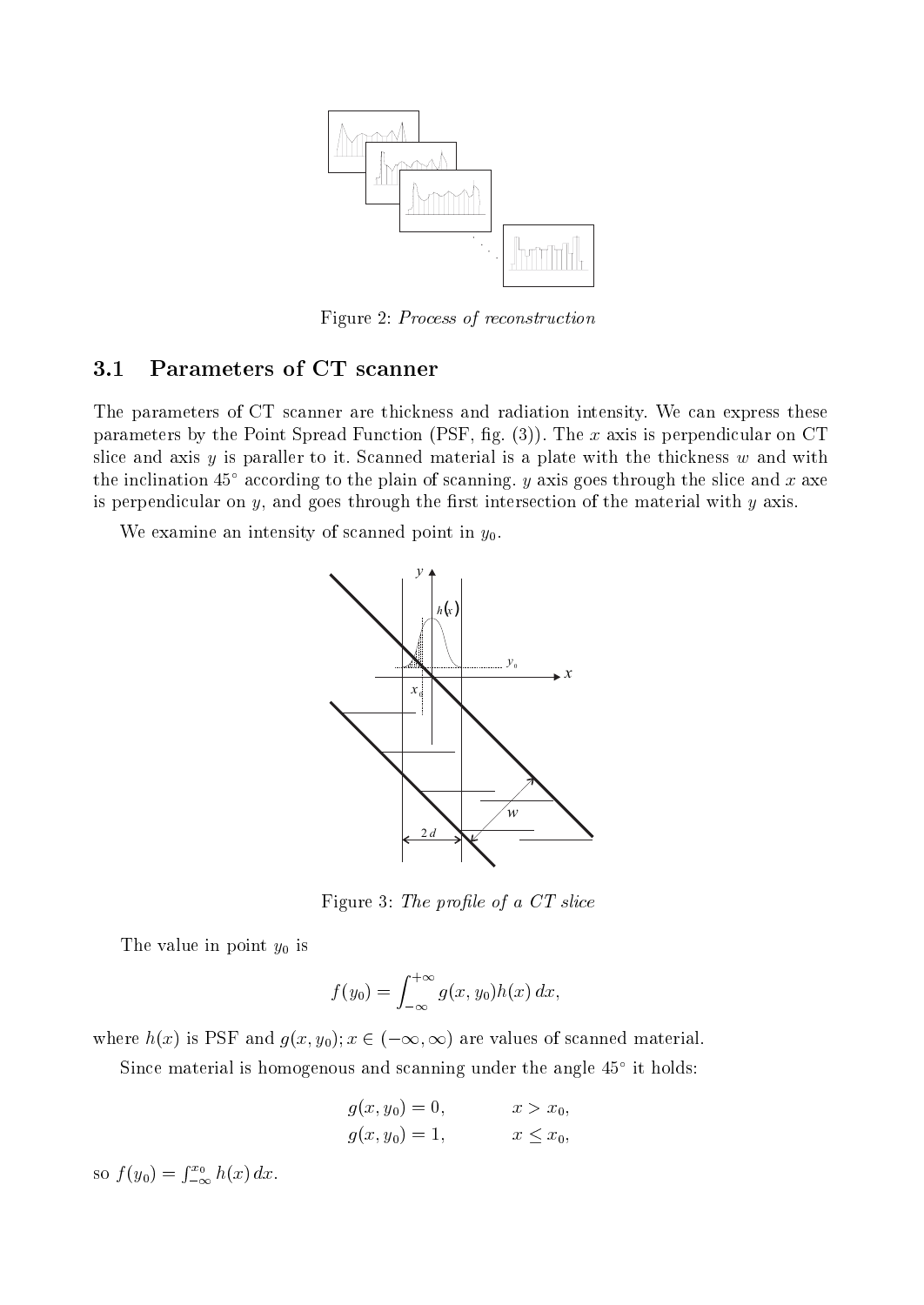Let 2d be the thickness of a slice. To find a function  $h(x)$  we need only the interval  $<-d, d>$  because values  $f(y)$  for  $y<-d$  are the same as these of an interval  $y>d$ .

Since the plate is scanned under 45° we get  $x_0 = -y_0$  and therefore

$$
f(y_0) = \int_{-\infty}^{-y_0} h(x) dx =
$$
  

$$
\int_{-\infty}^{0} h(x) dx + \int_{0}^{-y_0} h(x) dx = K + H(-y_0),
$$
 (2)

where K is a constant and  $H(y)$  is a primitive function according to  $h(x)$ .

Deriving (2) we get

$$
f'(y) = h(y) \qquad y \in < -d, d >
$$

We find an interval  $<-d, d>$  from a CT slice.

But the function  $f(y)$  on interval  $\langle -d, d \rangle$  is discrete and so we can substitute  $f(y)$  by the set of values  $f = \{f_0, f_1, \ldots, f_m\}$ . Then

$$
h_i=(f_i-f_{i-1})/d_i\qquad i=0,\ldots,m,
$$

where different is a distance between neighbor points. The distance between  $\Omega$  is a distance between  $\Omega$ 

We choose an approximate function (e.g. Gaussian) from these points or we use directly these points.

#### 3.2Markov and Gibbs Random Fields

Let S is a discrete set of sites [7].

 $\mathcal{S} = \{1,\ldots,m\}$ 

A site often represents a point or a region in the Euclidean space as an image pixel. A rectangular latice for a 2D image of size <sup>n</sup> - n can be denoted by

$$
\mathcal{S} = \{(i, j) | 1 \le i, j \le n\}
$$

Let L is a discrete set of labels (values, e.g. 256 level of grayscale). The function <sup>f</sup>

$$
f: \mathcal{S} \mapsto \mathcal{L} \qquad f_i = f(i)
$$

is called mapping from S to L and  $f = \{f_1, \ldots, f_m\}$ . Function f is also called *configuration*.

When all the sites have the same labels  $\mathcal{L}$ , the set of all possible labelings is the following Cartesian product

$$
L=\underbrace{\mathcal{L}\times\mathcal{L}\times\ldots\times\mathcal{L}}_m=\mathcal{L}^m,
$$

where  $m$  is the size of  $S$ .

The sites in S are related to each other via a neighborhood system <sup>N</sup> (g. 4) [7]

$$
N = \{ N_i | \, \forall i \in \mathcal{S} \},
$$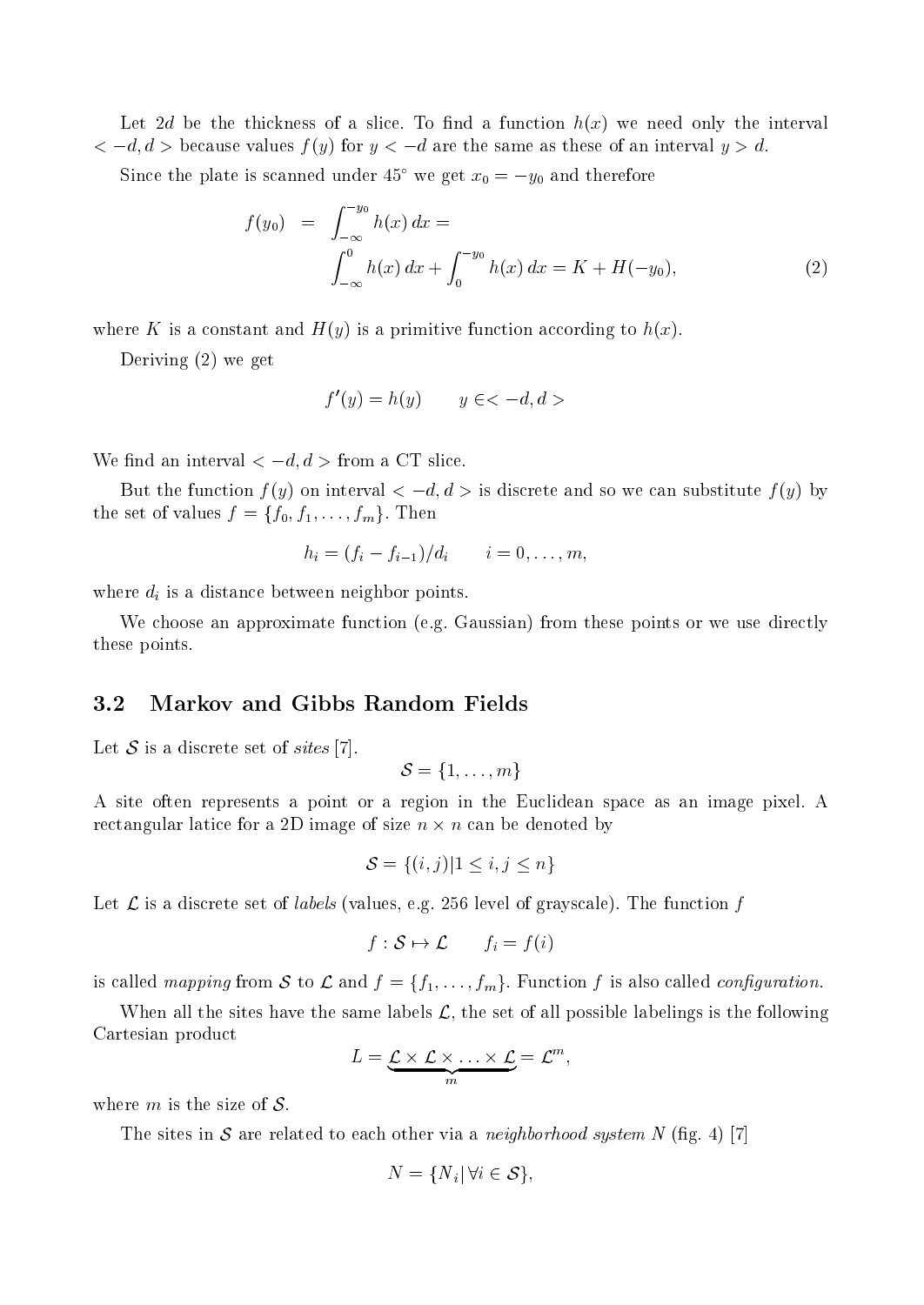

Figure 4: 4-neighborhood and 8-neighborhood

where  $N$  is the set of sites neighboring i. For a regular lattice  $S$  is a neighbor set of i defined as

$$
N = \{i' \in \mathcal{S} \mid d|pixel_i, pixel_{i'}|^2 < r, i' = i\},\
$$

where  $d[A, B]$  denotes the Euclidean distance between A and B.

A clique c for S with <sup>N</sup> is dened asa subset of sites in S. <sup>A</sup> single-site clique is <sup>c</sup> <sup>=</sup> i, <sup>a</sup> pair-site clique is  $c = i, i'$ , a pair-site clique is  $c = i, i', i''$ . The collections of these cliques are

$$
C_1 = \{i | i \in S\}
$$
  
\n
$$
C_2 = \{(i, i') | i' \in N, i \in S\}
$$
  
\n
$$
C_3 = \{(i, i', i'') | i, i', i'' \in S \text{ are neighbors}\}
$$

F is a random field if  $F = \{F_1, F_2, \ldots, F_m\}$  is a set of random variables defined on S in which each variable field variable field  $\mu$  and  $\mu$  and  $\mu$  is Fig. . We denote the probability  $P$  (Fig. ) where  $\mu$  $f_i$ ) as  $P(f_i)$ . And the join probability is denoted  $P(F = f) = P(F_1 = f_1, \ldots, F_m = f_m)$  or abbreviated  $P(f)$ .

F is said to be a Markov random eld on S with respect to a neighborhood system  $N$  if  $N$  if  $N$  if  $N$  if  $N$  if  $N$  if  $N$  if  $N$  if  $N$  if  $N$  if  $N$  if  $N$  if  $N$  if  $N$  if  $N$  if  $N$  if  $N$  if  $N$  if  $N$  if  $N$  if  $N$ and only if

$$
P(f) > 0 \quad \forall f \in L
$$
  
 
$$
P(f_i | f_{\mathcal{S} - \{i\}}) = P(f_i | f_N), \qquad \text{Markovianty}
$$
 (3)

where  $S = \{i\} = \{V\& \in S; i \neq k\}$ ;  $JN = \{J_{i'}|i \in N\}$ . The Markovianty depicts the local characteristics of  $F$ . The label at a sites are depend only on neighboring sites.

F is said to be a Gibbs random field on S with respect to a neighborhood system N if and only if

$$
P(f) = Z^{-1} \times e^{-\frac{1}{T}U(f)},\tag{4}
$$

where  $Z = \sum_{f \in L} e^{-\frac{1}{T}U(f)}$  is a constant called the *partition function*, T is a temperature and  $U(f)$  is the energy function. Energy is

$$
U(f) = \sum_{c \in C} V_c(f) = \sum_{\{i\} \in C_1} V_1(f_i) + \sum_{\{i,i'\} \in C_2} V_2(f_i, f_{i'}) + \dots
$$
 (5)

Obviously, the Gaussian distribution is a special member of this Gibbs distribution family.

The Hammer-Clifford theorem  $[7][4]$  establishes the equivalence of MRF and GRF.

**Theorem:** F is a MRF on S with respect to N if and only if F is a GRF a S with respect to N.

**Result:** If F is a MRF where  $f \in \mathcal{L}$  then we can express  $P(f)$  as (4).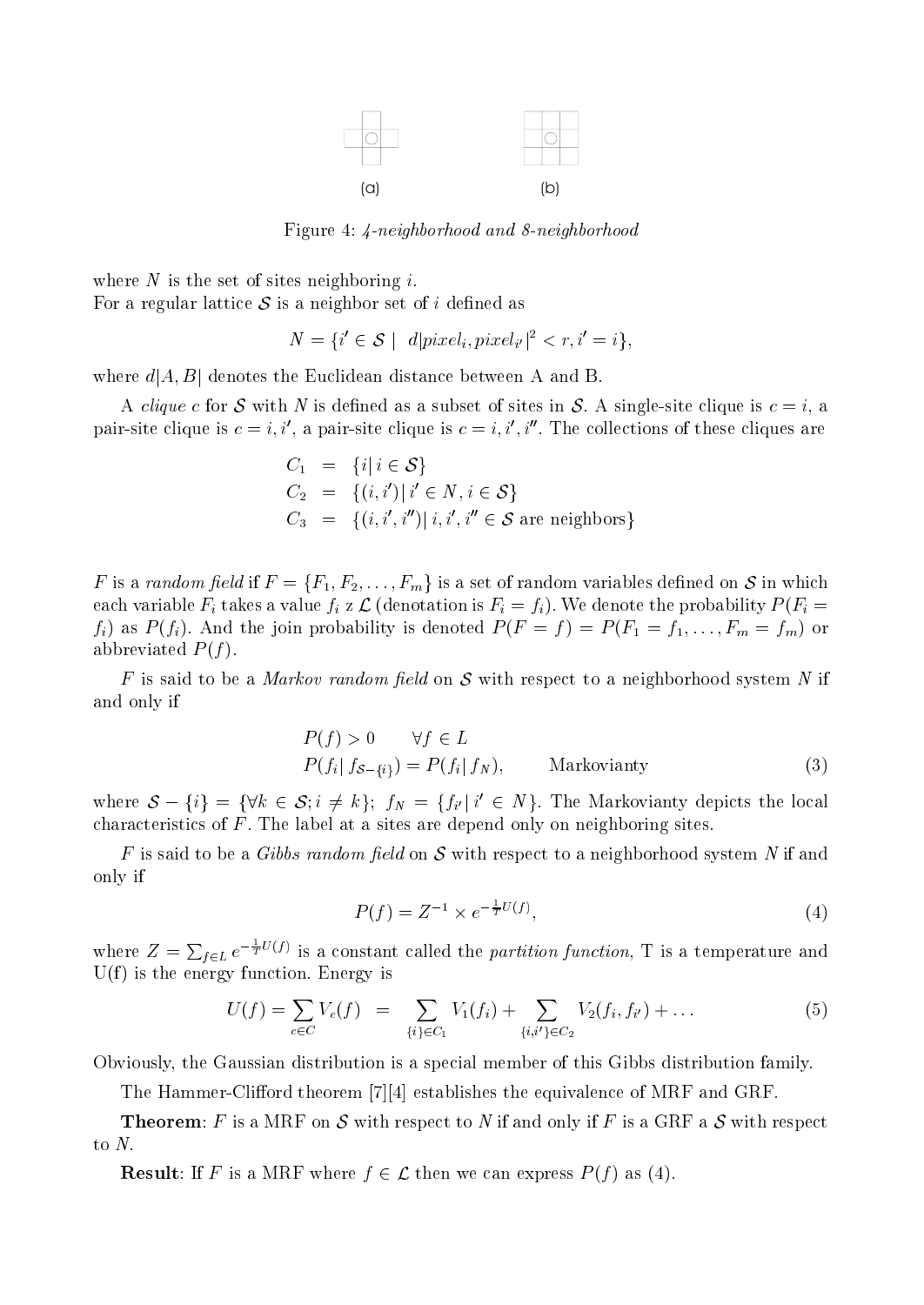#### 3.3Reconstruction and probability

 $L_{\text{c}}$  for  $\alpha$  is the scanning object density of  $L_{\text{c}}$   $\alpha$  and d  $\alpha$  are data denote denote  $\alpha$   $\alpha$  on S In general, a model can be expressed as

$$
d = \varphi(f_{orig}) + e \text{ or } d_i = \varphi(f_i) + e_i \tag{6}
$$

where  $\varphi(\cdot)$  is a nonlinear operator, e is a noise and  $\varphi(f_i) = \sum_{i=1}^a h(j) f_0(i-j)$ ;  $h(\cdot)$  is PSF  $\mathcal{L}=\mathcal{L}$  scanner or if we use the set of value  $\mathcal{L}=\mathcal{L}$  scanner then help . The operator operator  $\mathcal{L}=\mathcal{L}$  $\varphi$  is the convolution PSF or set of labels obtained from CT scanner (section 3.1) with the ob ject.

Let for any set of values denotes denote on the probability of the probability of the probability of the probability of the probability of the probability of the probability of the probability of the probability of the pr  $P(f/d)$  is maximal. So the solution is

$$
f^* = \arg\max_{f \in I} P(f/d). \tag{7}
$$

We express relationship between scanned data and the set of values f by Bayes formula [7]:

f2L

$$
P(f/d) = \frac{P(d/f)P(f)}{P(d)}\tag{8}
$$

 $P(f/d)$  is a conditional probability (a posterior probability) where d is fixed. Probability that  $F_1 = f_1, \ldots, F_m = f_m$  for  $\forall F_i \in S_f$  provided  $F_1 = d_1, \ldots, F_m = d_m$  for  $\forall F_i \in S_d$ 

 $P(d/f)$  is probability that  $F = d$ ;  $\forall F_i \in S_d$  if  $F = f$ ;  $\forall F_i \in S_f$ 

Probability of event f  $f$  , or  $f$  is probability of event f , or  $f$  ,  $f$  ,  $f$  ,  $f$  ,  $f$  ,  $f$  ,  $f$  ,  $f$  ,  $f$  ,  $f$  ,  $f$  ,  $f$  ,  $f$  ,  $f$  ,  $f$  ,  $f$  ,  $f$  ,  $f$  ,  $f$  ,  $f$  ,  $f$  ,  $f$  ,  $f$  ,  $f$  ,  $f$  ,  $f$ 

 $\lambda$  is probability, the s  $\mu$  s  $\mu$  is  $\mu$  and  $\mu$  is  $\mu$  and  $\mu$  is  $\mu$  and  $\mu$  is  $\mu$ .

From (6) and (8) (e is independent on f) issue

$$
P(d/f) = P([\varphi(f) + e = d]/f) = P([e = d - \varphi(f)]/f) = P(e = d - \varphi(f))
$$
(9)

Since Gaussian distribution is a special case of Gibbs distribution, we assume  $e$  have Gaussian distribution  $e \sim N(0, \sigma)$ .

And so

$$
P(d/f) = \frac{1}{\sigma\sqrt{2\pi}}e^{-U(d/f)}\tag{10}
$$

$$
U(d/f) = (d - \varphi(f))^2 / 2\sigma^2 = \sum_{i=1}^m (d_i - \varphi(f_i))^2 / 2\sigma^2
$$
\n(11)

Since  $P(d)$  is fixed for  $\forall f \in L$ :

$$
f^* = \arg\max_{f \in L} (P(f/d)) = \arg\max_{f \in L} (P(d/f).P(f))
$$
\n(12)

from (4):  $P(T) = Z^T \times e^{-\epsilon_0 t}$ , where Z is a constant and from (10):  $P(T) = K^T \times e^{-\epsilon_0 t}$ where  $K$  is a constant, we get:

$$
\max(P(f).P(d/f)) \iff \min(U(f).U(d/f))
$$
\n(13)

We shall express energies  $U(f)$  and  $U(d/f)$  in the following section 3.4.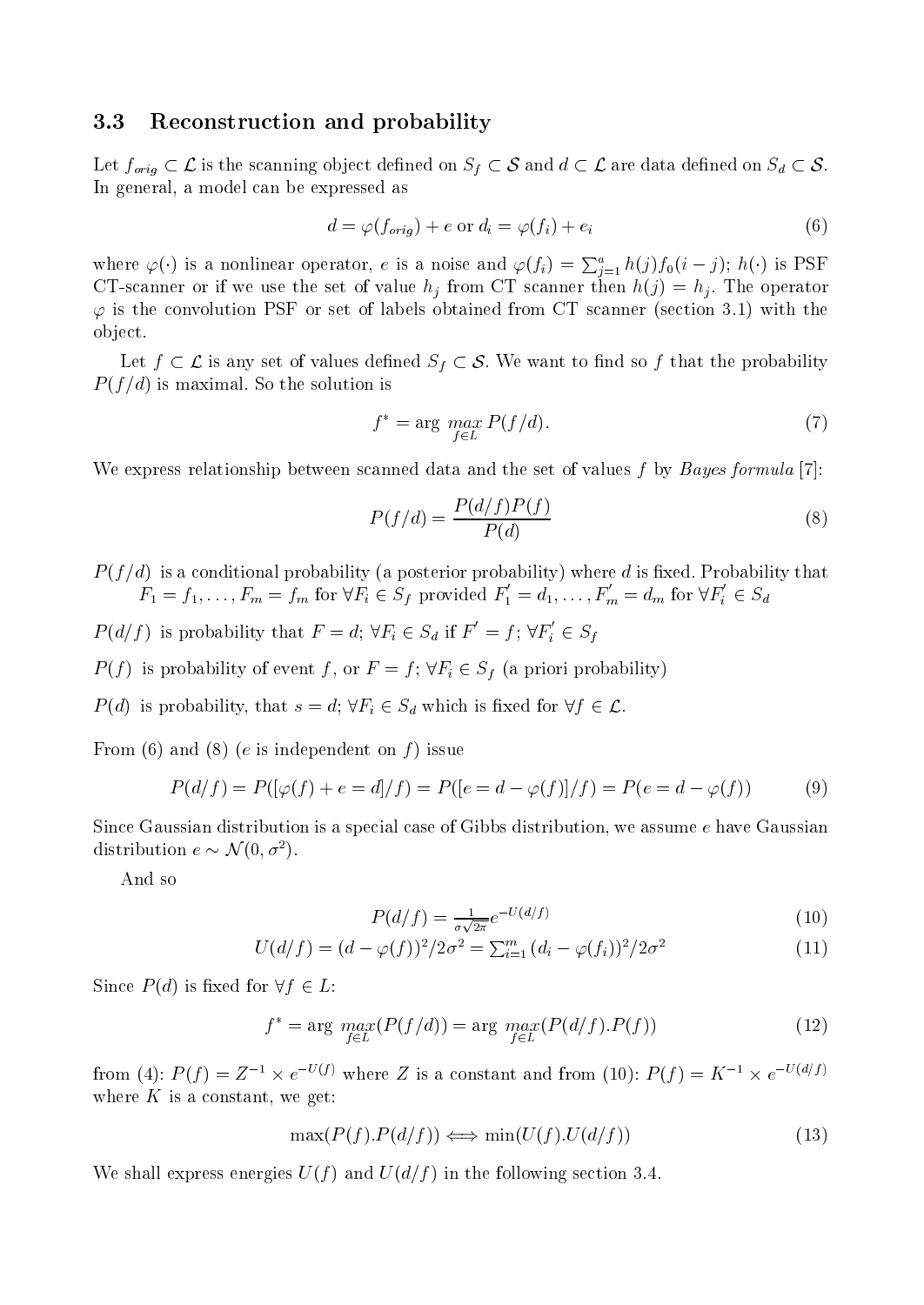#### 3.4Energy

The energy function depends on an contextual constraint. We are interested in the energies  $U(f)$  and  $U(d/f)$ , where  $U(d/f)$  is known (10) and  $U(f)$  we choose from the type of scanning function (1c). This function is a *piecewise continuous* and her set of values is *ordered*. And from these features we create the energy function  $U(f)$ .

A general contextual constraint is the smoothness. For spatially continuous MRFs the smoothness prior often involves derivatives.

$$
U(f) = \int (f'_a(x))^2 dx,
$$
 (14)

The energy takes the minimum value of zero only if  $f$  is absolutely flat.

But we use discrete values so we use the first order approximation of the first derivative

$$
U(f) = \sum_{i \in I} (f_i - f_{i-1})^2 = \sum_{c \in C} V_c(f) = \sum_{i \in S} \sum_{i' \in N_i} V_2(f_i, f_{i'}),
$$
\n(15)

where fi  $f(x) = f(x)$  is set of indexes where the disrete function is defined.

In general, we can express the function pair-potencials as

$$
V_2(f_i, f_{i'}) = g(f_i - f_{i'}) \tag{16}
$$

For the purpose of restoration, the function  $q$  is generally even

$$
g(\eta) = g(-\eta) \tag{17}
$$

and nondecreasing on interval  $(0, \infty)$ 

$$
g(\eta) \ge 0 \tag{18}
$$

when f does not contain discontinuities,  $q(\cdot)$  is usually a quadratic function  $q(\eta) = \eta$ . To encode piecewise smoothness, g has to satisfy a necessary condition

$$
\lim_{\eta \to \infty} |g'(\eta)| = C < \infty,\tag{19}
$$

where  $C$  2 is a constant of constant. The constant  $\{1,2\}$  allows for  $H$  all  $H$  and  $H$  allows for  $H$ possible choice is the truncated quadratic funcion

$$
g(\eta) = \min\{\eta^2, \alpha\} \tag{20}
$$

If we assume the aditive Gauss noise,  $e \sim \mathcal{N}(0, \sigma^2)$ , the energy  $U(d/f)$  is (10).

We can express the join probability as

$$
E(f) = \sum_{i \in S} (\varphi(f_i) - d_i)^2 / (2\sigma^2) + \sum_{i \in S} \sum_{i' \in N_i} g(f_i - f_{i'}),
$$

or equivalently

$$
E(f) = \sum_{i \in S} (\varphi(f_i) - d_i)^2 + \lambda \sum_{i \in S} \sum_{i' \in N_i} g(f_i - f_{i'}),
$$

where  $\lambda = z_0$ . We control the present of the hoise in the picture by parameter,  $\lambda$ . If no noise is present then  $\lambda = 0$ .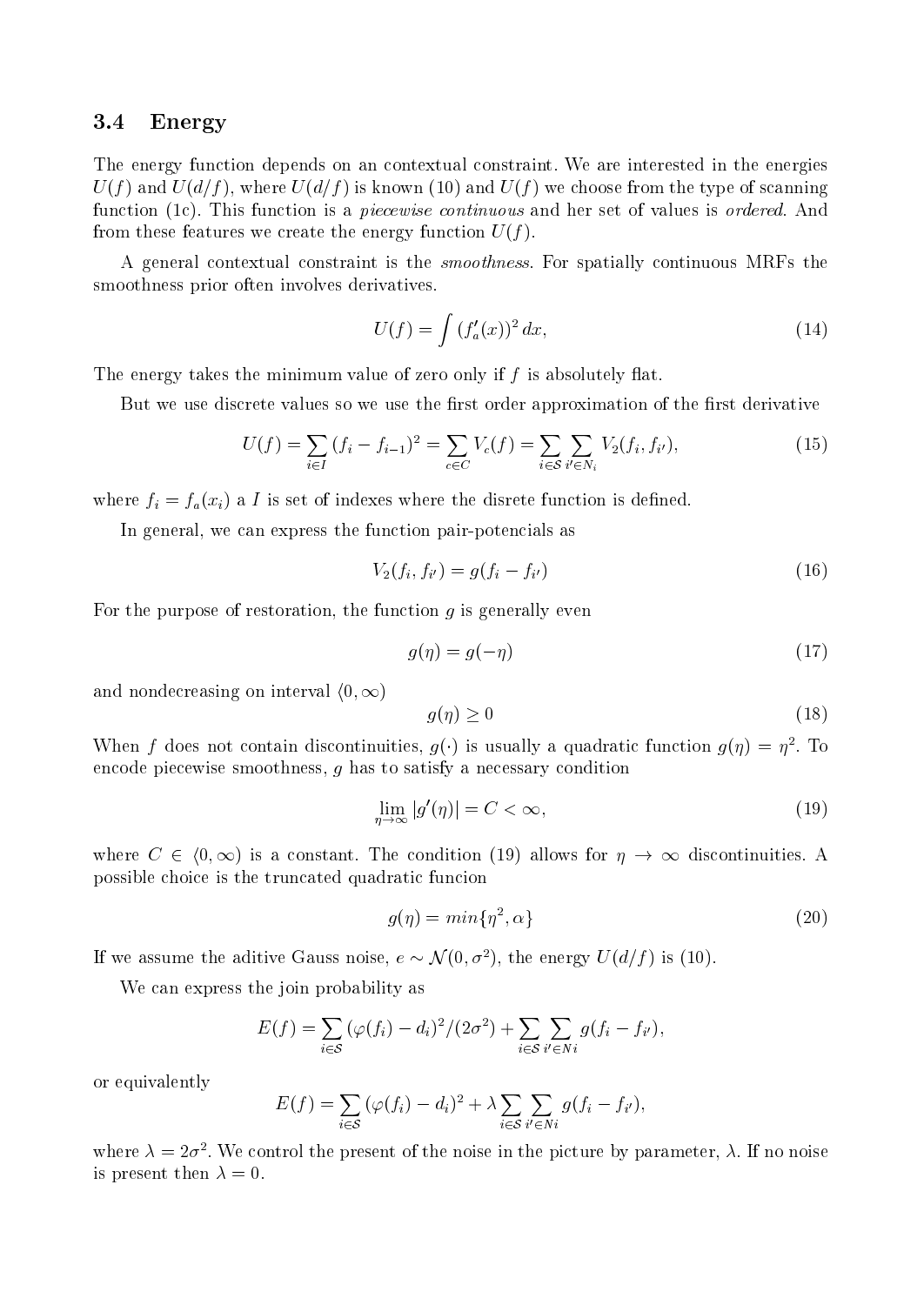In the 1D case where set of sites is S <sup>=</sup> f1;:::;mg and set of the nearest neighbors <sup>i</sup> is  $N = \{i - 1, i + 1\}$ , we can  $(3.4)$  express as

$$
E(f) = \sum_{i=1}^{m} (\varphi(f_i) - d_i)^2 + 2\lambda \sum_{i=2}^{m} g(f_i - f_{i-1}),
$$
\n(21)

Li [7] put for  $g(\eta)$ , when  $g(\eta)$  piecewise smoothness function, function (20) or another functions issued from *Euler equation* [3] and the conditions  $(17)$ ,  $(18)$  and  $(19)$ 

$$
g_1(\eta) = -e^{-\eta^2}
$$
  
\n
$$
g_2(\eta) = -\frac{1}{1+\eta^2}
$$
  
\n
$$
g_3(\eta) = \ln(1+\eta^2)
$$
  
\n
$$
g_4(\eta) = |\eta| - \ln(1+\eta^2)
$$
  
\n
$$
g_5(\eta) = |\eta|
$$
\n(22)

We have get the best results with functions  $g_4$  and  $g_5$ .

#### 3.5Minimalization

We use Simulated Annealing (SA) [7] for minimalization of the energy  $E(f)$ . SA simulates the physical annealing procedure in which a physical substance is melted and then slowly cooled in a search of a low energy configuration. For the escape from the local minimum to the global minimum the *Metropolis algorithm* is used. At each step the following configuration  $f'$  is randomly chosen from  $N(f)$  (the vicinity of f), for instance, by changing one of the  $f_i$ 's into a new label  $f_i'$ .

Metropolis:

$$
\begin{aligned}\n\text{initialize} & f; \\
\text{repeat} \\
& \text{generate} & f' \in N(f); \\
\Delta E \leftarrow E(f') - E(f); \\
P & = \min\{1, e^{-\Delta E/T}\}; \\
\text{if random}\langle 0, 1 \rangle < P \text{ then } F \leftarrow f'; \\
\text{until (equilibrium is reached)} \\
\text{return } f\n\end{aligned}
$$

SA applies a sampling algorithm, Metropolis, successively at the decreasing values of the temperature  $T$ . The starting temperature is choosen from Metropolis algorithm:  $T$  is the start temperature when number of accepted statuses is 70% - 80%. Number of iterations we can choose 10n or 5n, where n is a number of sites. The decreasing sequence of temporary must satisfy  $\lim_{t\to\infty} I^{(t)} = 0$ . So  $I^{(t)}$  we can choose as  $I^{(t)} = \frac{I^{(t)}(1+t)}{I^{(t)}(1+t)}$  or  $I^{(t)} = \kappa I^{(t-1)}$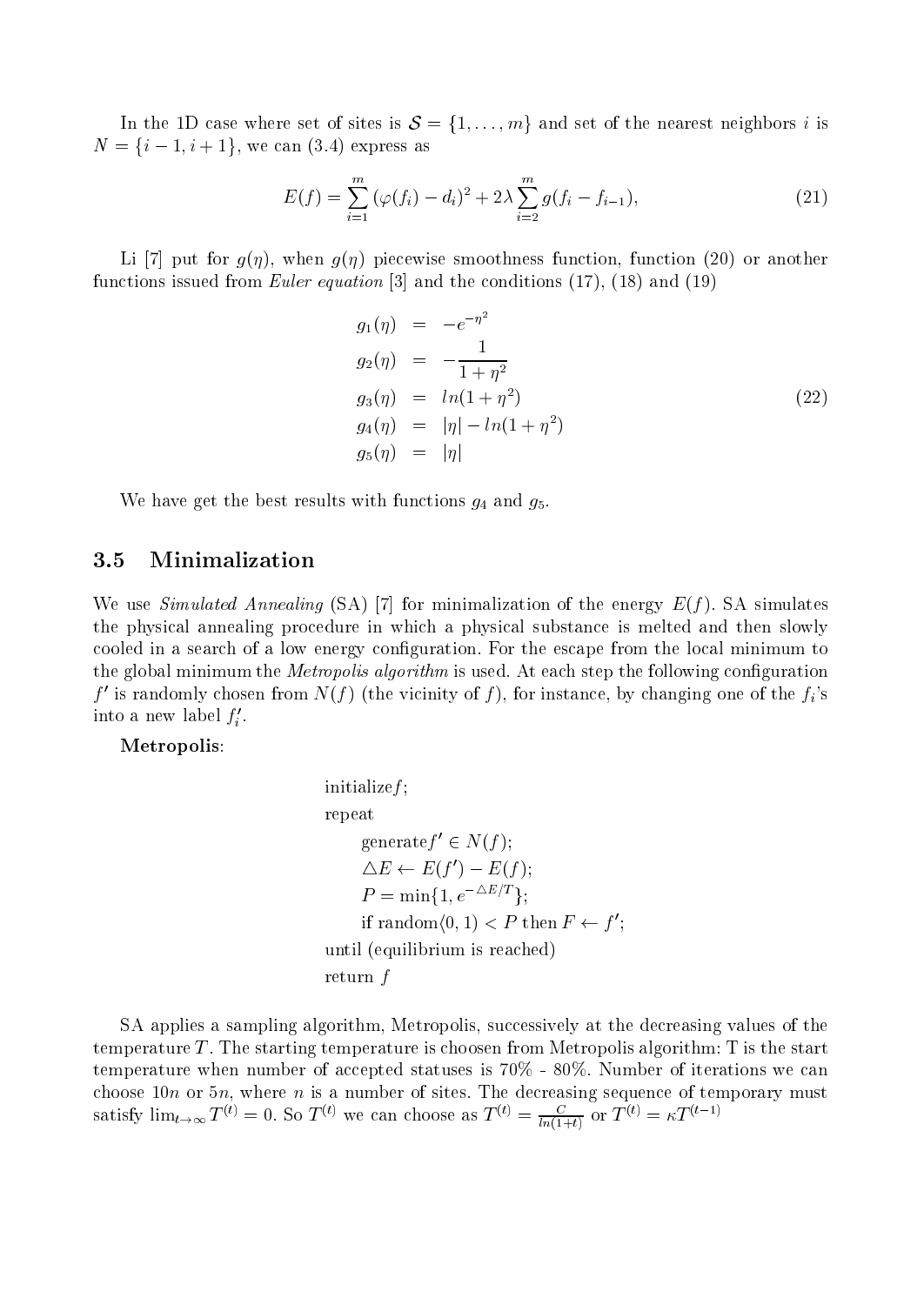Simulated Anealing:

```
initialize T and f;
repeat
     randomly sample \bar{I} \in N(I) under I;
    Metropolis(T, f);
    decrease T;
until (T > T_{min})return f
```
### $\overline{\mathcal{A}}$ Conclusions

The proposed technique offer new recourses of reconstruction object model and it seems to be a good tool to respectable reconstruction from the CT slices. However, the problematic part of these reconstructions is a choice the right energy function  $q(\eta)$  which we choose as (22). The corect choice of this energy is described in [7]. The best functions from these are  $q_4$ and  $g_5$  (fig. 5c). The statistical interpolation also allow us to manipulate with the thickness of slices, the noise and type of smoothness.



Figure 5: (a) Original object (b) traditional technique (c) statistical reconstruction

# References

- [1] Raj Acharya, Richard Wasserman, Jeffrey Stevens, Carlos Hinojosa, *Biomedical Imag*ing Modalities: A Tutorial. Computerized Medical Imaging and Graphics 3-24, 9 May, USA 1994.
- [2] Jozef Bruna, Alois Sehr, *Celotelova vypocetni tomografie*. vyd. Avicennum Praha, 1988.
- [3] R. Courant and D. Hilbert, Methods of Mathematical Physics. vol. 1, Interscience Publisher Inc., New York, 1953
- [4] U. B. Desai, Markov Random Field Models for Early Vision Problems. U. B. Desai India, July 1993.